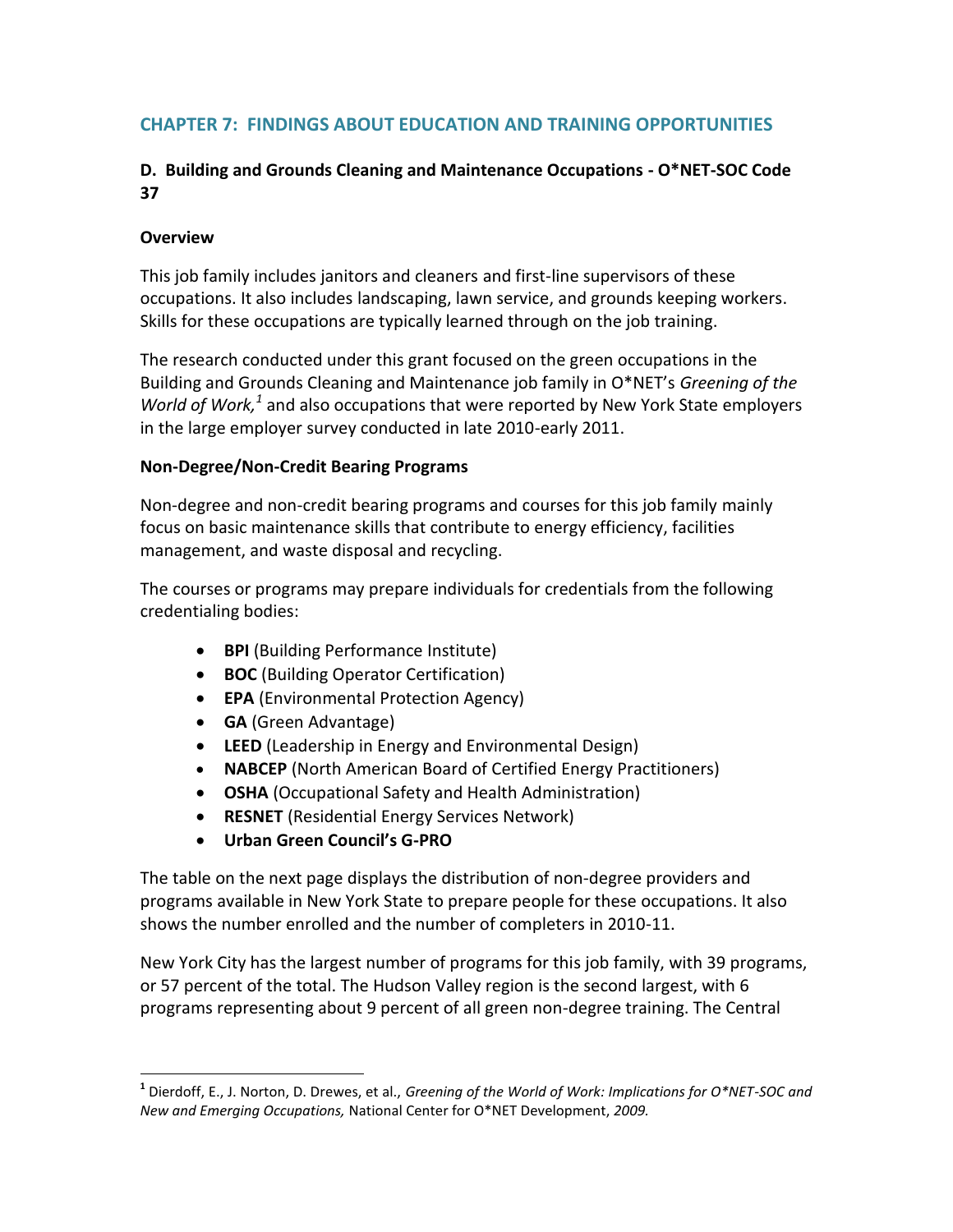| NY/Southern Tier region has the smallest number of programs with only one program |  |
|-----------------------------------------------------------------------------------|--|
| identified for this region.                                                       |  |

| <b>Building and Grounds Cleaning and Maintenance Occupations - Green Non-Degree</b><br><b>Programs/Non-Credit Bearing Courses</b> |                               |                              |                              |                               |  |  |
|-----------------------------------------------------------------------------------------------------------------------------------|-------------------------------|------------------------------|------------------------------|-------------------------------|--|--|
| <b>Region</b>                                                                                                                     | Number of<br><b>Providers</b> | Number of<br><b>Programs</b> | <b>Students</b><br>Enrolled* | <b>Student</b><br>Completers* |  |  |
| New York City                                                                                                                     | 21                            | 39                           | 3933                         | 2901                          |  |  |
| <b>Hudson Valley</b>                                                                                                              | 3                             | 6                            | 117                          | 117                           |  |  |
| Western NY/Finger Lakes                                                                                                           | 4                             | 4                            | 415                          | 180                           |  |  |
| Capital District/North<br>Country/Mohawk Valley                                                                                   | 3                             | 3                            | 150                          | 126                           |  |  |
| Long Island                                                                                                                       | $\mathbf{1}$                  | $\overline{2}$               | 24                           | 24                            |  |  |
| Central NY/Southern Tier                                                                                                          | $\mathbf{1}$                  | 1                            | n/a                          | n/a                           |  |  |
| Online**                                                                                                                          | 3                             | 13                           | 5                            | 5                             |  |  |
| <b>Total</b>                                                                                                                      | 36                            | 68                           | 4644                         | 3353                          |  |  |

 **\* Enrollment and completion data were not reported by all training/education providers.**

 **\*\*Online designation is for web based programs and is not one of the LMI Regions.**

 **\*\*Blended format programs are included within the 6 LMI Regions.**

New York City has approximately 85 percent of reported enrollments and completions in the State, with 3,933 and 2,901 respectively. The "1,000 Green Supers" Program offered by the Thomas Shortman Training Fund in New York City (see box on next page), accounts for 25% of all reported program enrollment in New York City.

Some non-degree programs in New York State include:

- 1,000 Green Supers Program
- BPI Multi-Family Building Analyst Certification
- Building Operator Certification
- **•** GreenWorks Building Maintenance Training
- Heating Ventilation & Air Conditioning (HVAC) Excellence
- Green Handyman and Weatherization Specialist
- Plumbing and Electricity Basics for Green Jobs
- Basic Property Management
- Facilities 101 Anatomy of a Building
- Water Treatment Grade B & C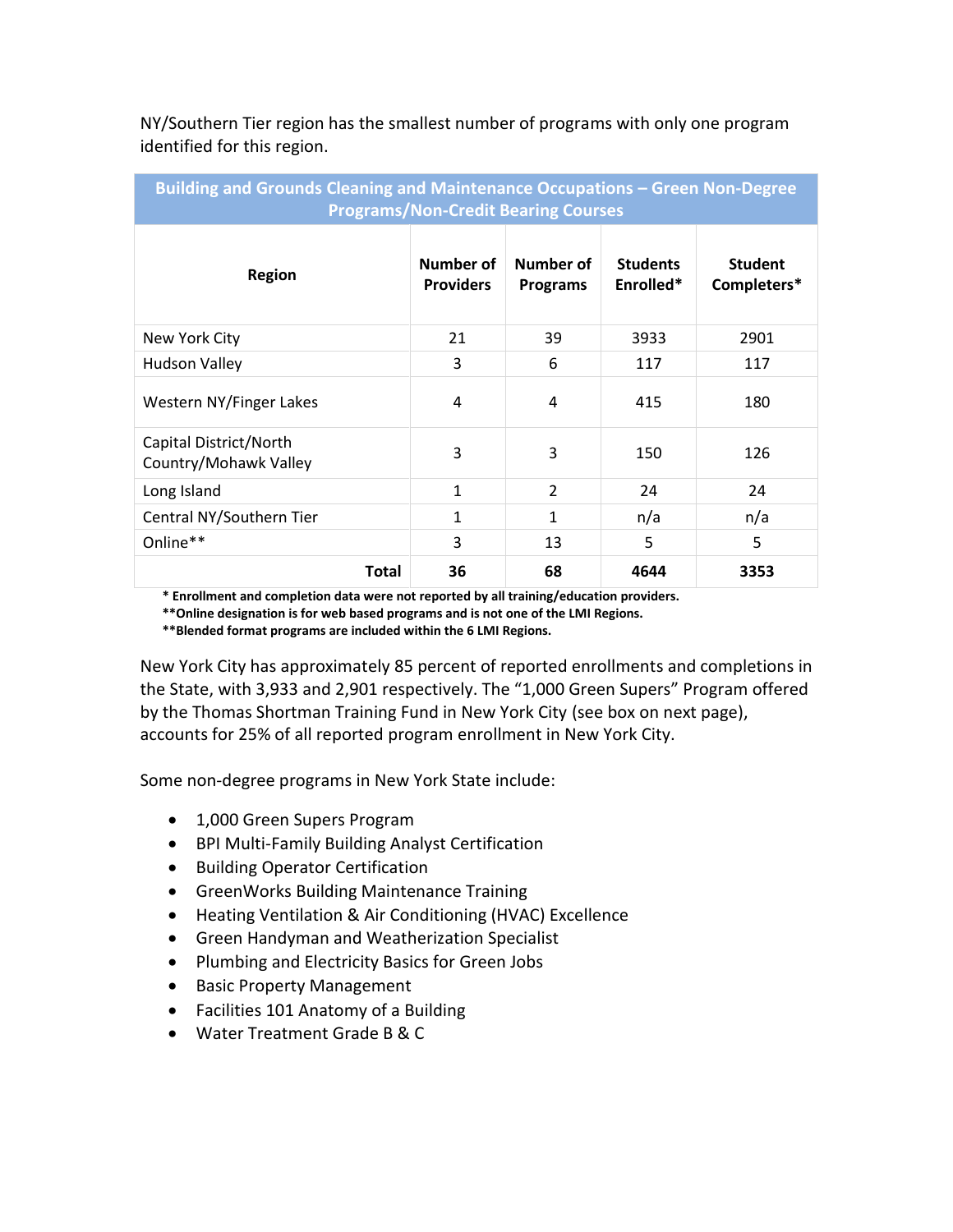#### **The Thomas Shortman Training Fund's 1,000 Green Supers Program\***

The Thomas Shortman Training Fund is a joint fund of the Service Employees International Union (SEIU) Local 32BJ and the Realty Advisory Board on Labor Relations. Since 2005, the Fund has been greening New York City's buildings by training building service professionals who are members of 32BJ. They work in residential apartment buildings, commercial office buildings, theaters and stadiums in New York City.

In January 2010, the U.S. Department of Labor awarded a \$2.8 million Energy Training Partnership grant to the Shortman Fund to train building superintendents in achieving energy efficiency through better operations and maintenance. The 40-hour course covers:

**1. Building Science & Building Envelope** — includes the fundamentals of building science and examines a 'whole-building' approach to operations and maintenance. Topics include air movement, heat transfer, and relative humidity. It also covers the core area of the building's envelope and explores ways to keep conditioned air from escaping to the outside environment. Topics include air barriers, vapor barriers, thermal barriers, air sealing, insulation, pressure boundaries, and compartmentalization.

**2. Lighting** — includes all aspects of lighting. Topics include lighting types, quality, efficiency and controls. The unit also discusses appliance efficiency ratings.

**3. Heating, Ventilation & Air Conditioning (HVAC)** — includes the essentials of running a building's heating, ventilation, and air conditioning system. Topics include combustion science, combustion efficiency, boilers, controls and distribution as well as efficiency strategies for each of these areas.

**4. Field Exercise (HVAC): Mechanical Room and Roof** — Onsite visit to a building's machine room and roof where instructors will teach supers how to perform steady state efficiency tests, maintain rooftop ventilation equipment, and apply efficiency strategies and best practices.

**5. Sustainability/Indoor Environmental Quality** — describes the phenomenon of global warming and how energy use and waste generated from buildings contribute to global warming. Students learn that the manner in which they perform their jobs has a direct impact on the environment. Also covers the indoor atmosphere of a building, strategies to avoid and limit indoor pollutants, an introduction to green cleaning and the concept of green purchasing.

**6. Water Conservation** — includes the essentials of water use and water conservation strategies. Topics include understanding water use, low flow appliances, leak detection, and leak repair.

**7. Field Exercise: Hallway, Lobby, Apartment** — onsite exercise where supers learn how to inspect an apartment, evaluate hallways and common areas, and inspect the building's envelope.

**8. Utilities & Energy Benchmarking** — includes measuring and managing energy use by understanding and working with utility bills (fuel, gas, electricity, and water). Topics include reading and understanding bills, energy benchmarking, recognizing unusual energy use (trends), and identifying opportunities for savings.

**9. Green Building Work Plan** — students develop a basic action plan for improving their buildings based on concepts and strategies taught in earlier units. In addition, the class also discusses strategies and techniques to communicate effectively with building owners, tenants, and staff on their action plan, including payback and incentives for improvements.

**10. Review & Practice Exam** — a review and a practice test are given to help prepare for the BPI exam. \*Information taken from the [www.1000supers.com.](http://www.1000supers.com/)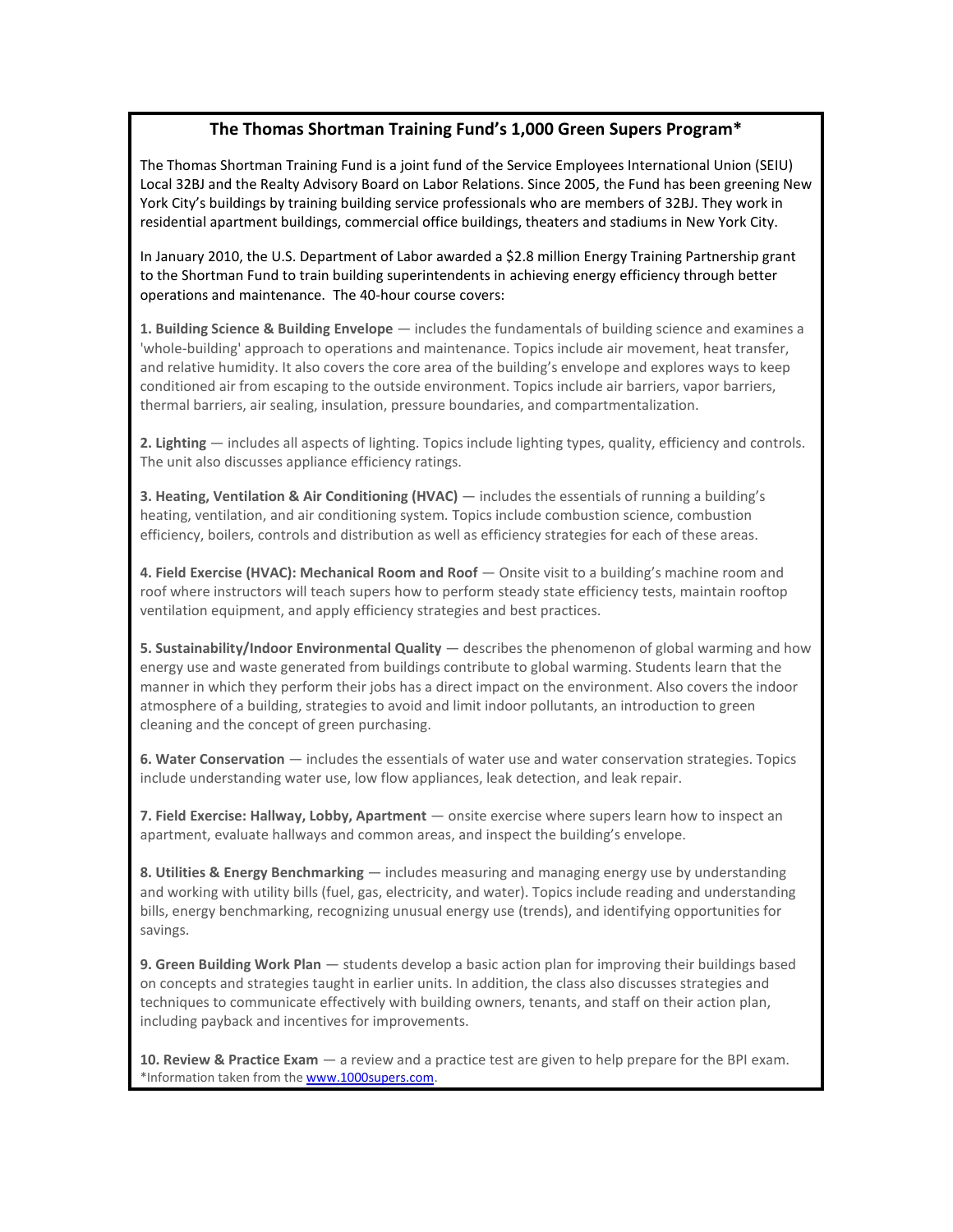#### **Degree and Credit-Bearing Certificate Programs**

As explained more fully in the *Research Methods* section of this report (Chapter 1), the research partners looked at awards (certificates and degrees) conferred by colleges, universities, and technical and vocational institutions in fields associated with green employment. This data was derived from the U.S. Department of Education's Integrated Postsecondary Education Data System (IPEDS). Instructional programs were linked to occupations using the U.S. Departments of Education and Labor's "CIP–SOC" crosswalk.

Because skills for building and grounds cleaning and maintenance are learned primarily on the job or through non-credit training or coursework, relatively few degree and credit based programs were identified for this job family.

In 2010, 91 people received degrees or certificates that prepared them for work within the Building and Grounds Cleaning and Maintenance job family.

As shown in the bar chart below, only four of the six NYS LMI Regions have awards in this job family. These regions include the Western NY/Finger Lakes, Capital District/Mohawk Valley/North Country, Central NY/Southern Tier and Long Island regions.

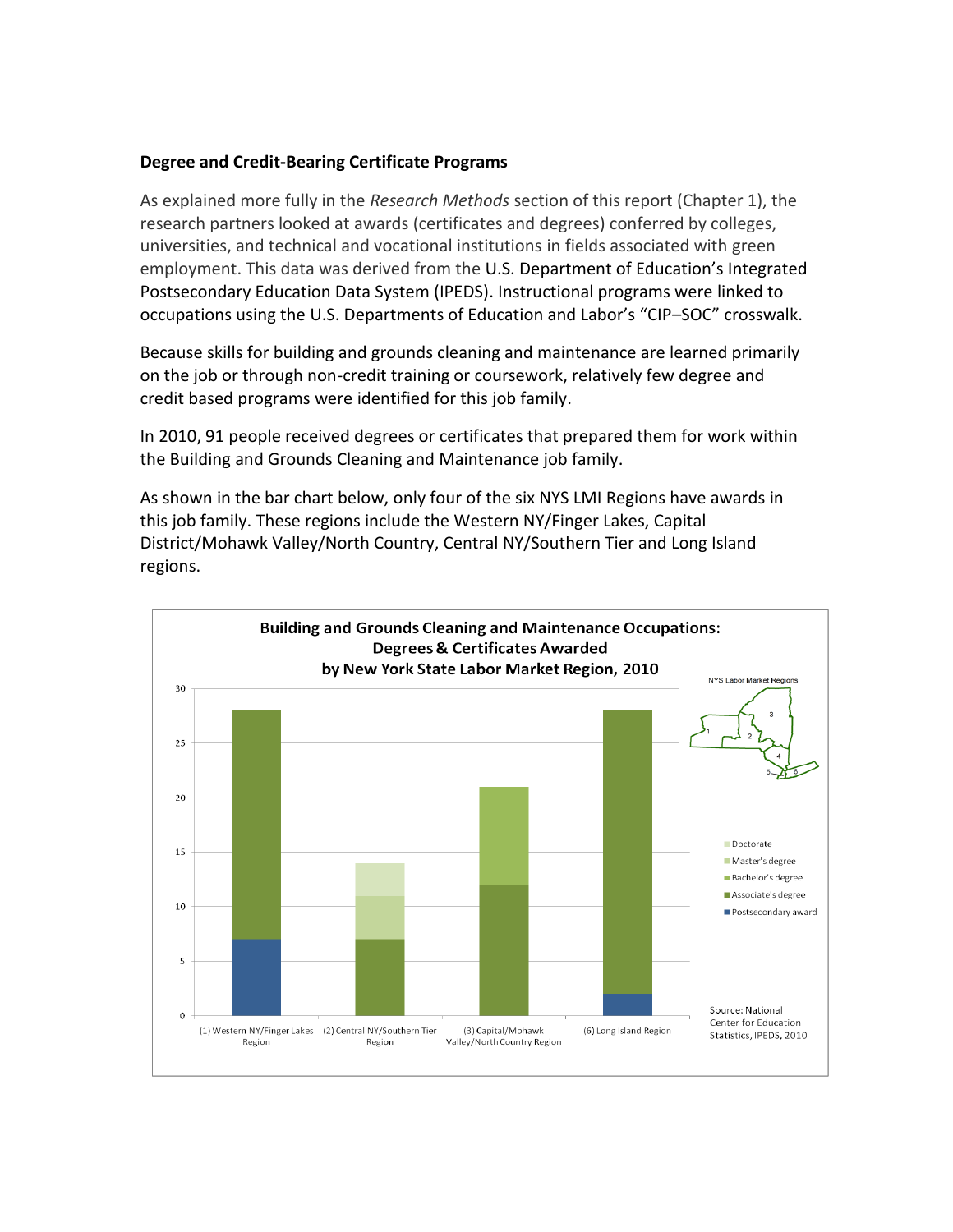Long Island and the Western NY/Finger Lakes Regions conferred the highest number of total awards, with 28 each. The Long Island Region has the highest proportion, with 39 percent of total Associate's Degree awards. The Capital District/Mohawk Valley/North Country region is the only region with Bachelor's Degree awards for this Job Family.

In addition to the degree and credit-bearing certificates in fields associated with green employment identified through IPEDS, the researchers found specialized green-related degree and credit bearing programs in building and grounds cleaning and maintenance occupations.

Illustrative specialized green degree and certificate degree programs include:

- SUNY Ulster and Sullivan County Community College: Green Building Maintenance and Management AAS
- Mohawk Valley Community College: School Facilities Management Certificate Program
- New York City College of Technology: Continuing Education Courses in Building Operations

#### **Program Focus**

The table on the next page displays particular program focus areas. As shown, a large number of programs are focused on energy efficiency training.